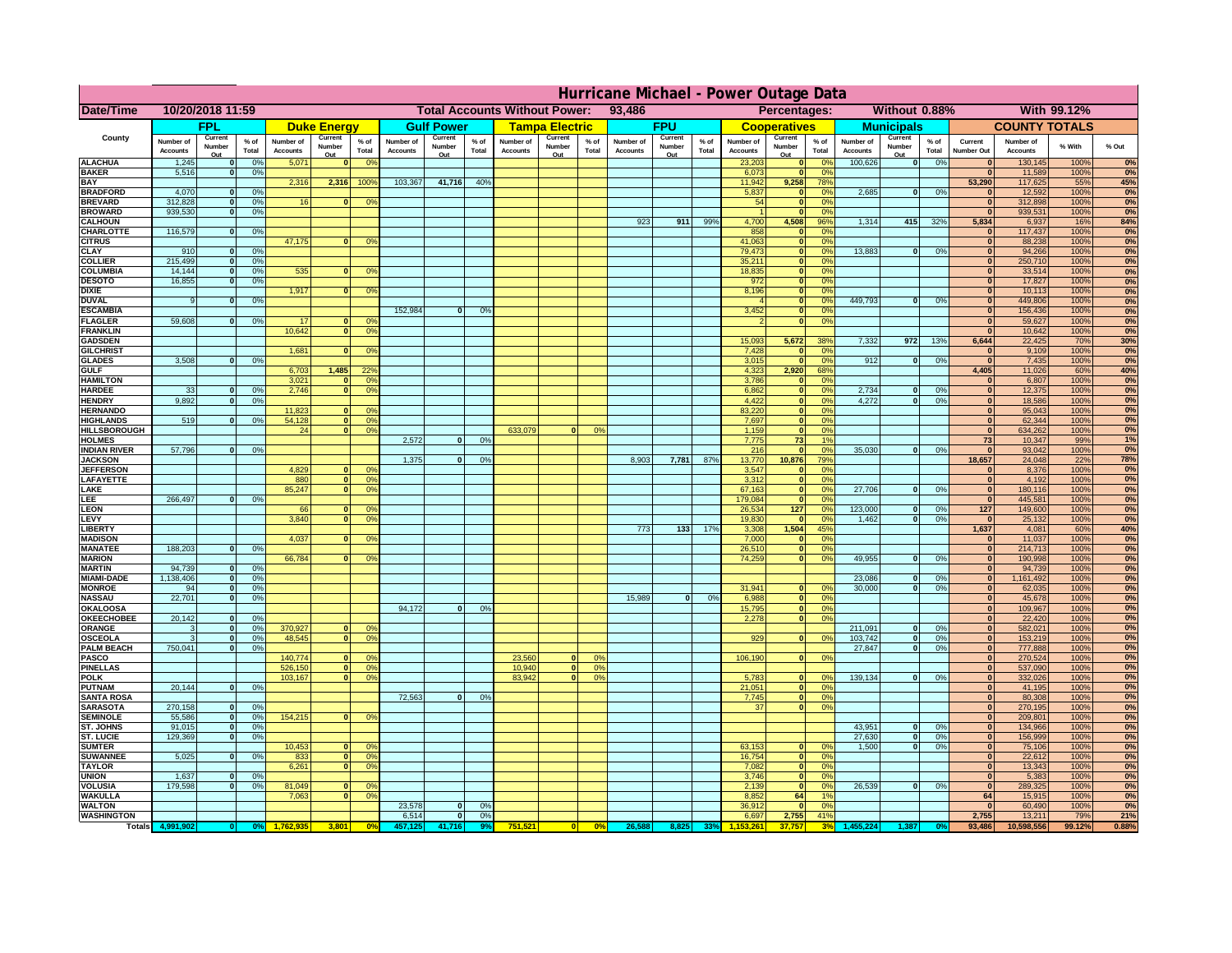# 10/20/2018 12:00 PM Hurricane Michael

| <b>Power Provider</b>                   | County              | <b>Number of Customers</b> | <b>Current Number Out</b> | <b>Outage Percentage</b> | <b>Estimated Restore Time</b> |
|-----------------------------------------|---------------------|----------------------------|---------------------------|--------------------------|-------------------------------|
| <b>Gulf Power Company</b>               | BAY                 | 103,367                    | 41,716                    | 40.36%                   | >5 days                       |
| West Florida Electric Cooperative, Inc. | <b>JACKSON</b>      | 13,723                     | 10,829                    | 78.91%                   | >5 days                       |
| Gulf Coast Electric Cooperative, Inc.   | BAY                 | 11,942                     | 9,258                     | 77.52%                   | >5 days                       |
| Florida Public Utilities Corporation    | <b>JACKSON</b>      | 8,903                      | 7,781                     | 87.40%                   | >5 days                       |
| Talquin Electric Cooperative, Inc.      | <b>GADSDEN</b>      | 15,093                     | 5,672                     | 37.58%                   | 72                            |
| Gulf Coast Electric Cooperative, Inc.   | <b>GULF</b>         | 4,323                      | 2,920                     | 67.55%                   | >5 days                       |
| West Florida Electric Cooperative, Inc. | CALHOUN             | 2,852                      | 2,665                     | 93.44%                   | >5 days                       |
| West Florida Electric Cooperative, Inc. | WASHINGTON          | 4,260                      | 2,404                     | 56.43%                   | >5 days                       |
| <b>Duke Energy</b>                      | BAY                 | 2,316                      | 2,316                     | 100.00%                  | <b>TBD</b>                    |
| Gulf Coast Electric Cooperative, Inc.   | CALHOUN             | 1,848                      | 1,843                     | 99.73%                   | >5 days                       |
| Talquin Electric Cooperative, Inc.      | <b>LIBERTY</b>      | 3,308                      | 1,493                     | 45.13%                   | >5 days                       |
| Duke Energy                             | <b>GULF</b>         | 6,703                      | 1,485                     | 22.15%                   | TBD                           |
| Florida Public Utilities Corporation    | CALHOUN             | 923                        | 911                       | 98.70%                   | >5 days                       |
| City of Quincy                          | GADSDEN             | 4,768                      | 599                       | 12.56%                   | $>72$                         |
| City of Blountstown                     | CALHOUN             | 1,314                      | 415                       | 31.58%                   | $>72$                         |
| Chattahoochee Electric                  | GADSDEN             | 1,173                      | 373                       | 31.80%                   | $>72$                         |
| Gulf Coast Electric Cooperative, Inc.   | <b>WASHINGTON</b>   | 2,437                      | 351                       | 14.40%                   | >5 days                       |
| Florida Public Utilities Corporation    | LIBERTY             | 773                        | 133                       | 17.21%                   | >5 days                       |
| Talquin Electric Cooperative, Inc.      | <b>LEON</b>         | 26,534                     | 127                       | 0.48%                    | 48                            |
| West Florida Electric Cooperative, Inc. | <b>HOLMES</b>       | 7,482                      | 73                        | 0.98%                    | >5 days                       |
| Talquin Electric Cooperative, Inc.      | <b>WAKULLA</b>      | 8,852                      | 64                        | 0.72%                    | 24                            |
| Gulf Coast Electric Cooperative, Inc.   | <b>JACKSON</b>      | 47                         | 47                        | 100.00%                  | >5 days                       |
| Central Florida Electric Cooperative    | <b>ALACHUA</b>      | 875                        | $\mathbf 0$               | 0.00%                    | <b>TBD</b>                    |
| Central Florida Electric Cooperative    | <b>DIXIE</b>        | 7,595                      | 0                         | 0.00%                    | <b>TBD</b>                    |
| Central Florida Electric Cooperative    | <b>GILCHRIST</b>    | 7,424                      | $\pmb{0}$                 | 0.00%                    | Restored                      |
| Central Florida Electric Cooperative    | LAFAYETTE           | 9                          | 0                         | 0.00%                    | TBD                           |
| Central Florida Electric Cooperative    | LEVY                | 17,513                     | $\mathbf 0$               | 0.00%                    | Restored                      |
| Central Florida Electric Cooperative    | <b>MARION</b>       | 9                          | 0                         | 0.00%                    | TBD                           |
| Choctawhatchee Electric Cooperative     | <b>HOLMES</b>       | 293                        | $\mathbf 0$               | 0.00%                    | Restored                      |
| Choctawhatchee Electric Cooperative     | <b>OKALOOSA</b>     | 15,795                     | 0                         | 0.00%                    | Restored                      |
| Choctawhatchee Electric Cooperative     | <b>SANTA ROSA</b>   | 201                        | $\mathbf 0$               | 0.00%                    | Restored                      |
| Choctawhatchee Electric Cooperative     | <b>WALTON</b>       | 36,812                     | 0                         | 0.00%                    | Restored                      |
| City of Alachua                         | <b>ALACHUA</b>      | 4,426                      | $\mathbf 0$               | 0.00%                    | <b>TBD</b>                    |
| City of Bartow                          | <b>POLK</b>         | 11,790                     | 0                         | 0.00%                    | TBD                           |
| City of Bushnell                        | <b>SUMTER</b>       | 1,500                      | $\mathbf 0$               | 0.00%                    | <b>TBD</b>                    |
| City of Clewiston                       | <b>HENDRY</b>       | 4,272                      | 0                         | 0.00%                    | TBD                           |
| City of Fort Meade                      | <b>POLK</b>         | 2,379                      | $\mathbf 0$               | 0.00%                    | <b>TBD</b>                    |
| City of Havana                          | GADSDEN             | 1,391                      | 0                         | 0.00%                    | Restored                      |
| City of Leesburg                        | LAKE                | 22,000                     | $\mathbf 0$               | 0.00%                    | <b>TBD</b>                    |
| City of Moore Haven                     | <b>GLADES</b>       | 912                        | 0                         | 0.00%                    | <b>TBD</b>                    |
| City of Mount Dora                      | LAKE                | 5,706                      | $\mathbf 0$               | 0.00%                    | <b>TBD</b>                    |
| City of Newberry                        | <b>ALACHUA</b>      | 1,727                      | 0                         | 0.00%                    | TBD                           |
| City of Starke                          | <b>BRADFORD</b>     | 2,685                      | $\mathbf 0$               | 0.00%                    | <b>TBD</b>                    |
| City of Tallahassee                     | LEON                | 123,000                    | 0                         | 0.00%                    | Restored                      |
| City of Vero Beach                      | <b>INDIAN RIVER</b> | 35,030                     | $\pmb{0}$                 | 0.00%                    | <b>TBD</b>                    |
| City of Wauchula                        | HARDEE              | 2,734                      | 0                         | 0.00%                    | TBD                           |
| City of Williston                       | <b>LEVY</b>         | 1,462                      | $\pmb{0}$                 | 0.00%                    | <b>TBD</b>                    |
| City of Winter Park                     | ORANGE              | 13,941                     | 0                         | 0.00%                    | TBD                           |
| Clay Electric Cooperative               | <b>ALACHUA</b>      | 22,328                     | $\pmb{0}$                 | 0.00%                    | <b>TBD</b>                    |
| Clay Electric Cooperative               | <b>BAKER</b>        | 2,476                      | 0                         | 0.00%                    | TBD                           |
| Clay Electric Cooperative               | <b>BRADFORD</b>     | 5,837                      | $\pmb{0}$                 | 0.00%                    | TBD                           |
| Clay Electric Cooperative               | <b>CLAY</b>         | 79,473                     | 0                         | 0.00%                    | TBD                           |
| Clay Electric Cooperative               | <b>COLUMBIA</b>     | 16,922                     | 0                         | 0.00%                    | <b>TBD</b>                    |
| Clay Electric Cooperative               | <b>DUVAL</b>        | 4                          | 0                         | 0.00%                    | TBD                           |
| Clay Electric Cooperative               | <b>FLAGLER</b>      | $\overline{2}$             | $\pmb{0}$                 | 0.00%                    | TBD                           |
| Clay Electric Cooperative               | <b>GILCHRIST</b>    | $\overline{4}$             | 0                         | 0.00%                    | TBD                           |
| Clay Electric Cooperative               | LAKE                | 2,239                      | $\pmb{0}$                 | 0.00%                    | <b>TBD</b>                    |
| Clay Electric Cooperative               | LEVY                | 712                        | 0                         | 0.00%                    | TBD                           |
| Clay Electric Cooperative               | <b>MARION</b>       | 16,301                     | $\pmb{0}$                 | 0.00%                    | <b>TBD</b>                    |
| Clay Electric Cooperative               | PUTNAM              | 21,051                     | 0                         | 0.00%                    | TBD                           |
| Clay Electric Cooperative               | SUWANNEE            | 5                          | $\pmb{0}$                 | 0.00%                    | <b>TBD</b>                    |
| Clay Electric Cooperative               | <b>UNION</b>        | 3,746                      | 0                         | 0.00%                    | <b>TBD</b>                    |
| Clay Electric Cooperative               | <b>VOLUSIA</b>      | 2,139                      | $\pmb{0}$                 | 0.00%                    | TBD                           |
| Duke Energy                             | <b>ALACHUA</b>      | 5,071                      | 0                         | 0.00%                    | Restored                      |
| Duke Energy                             | <b>BREVARD</b>      | 16                         | $\pmb{0}$                 | 0.00%                    | Restored                      |
| Duke Energy                             | <b>CITRUS</b>       | 47,175                     | 0                         | 0.00%                    | Restored                      |
| <b>Duke Energy</b>                      | <b>COLUMBIA</b>     | 535                        | $\pmb{0}$                 | 0.00%                    | Restored                      |
| Duke Energy                             | <b>DIXIE</b>        | 1,917                      | 0                         | 0.00%                    | Restored                      |
| <b>Duke Energy</b>                      | <b>FLAGLER</b>      | 17                         | 0                         | 0.00%                    | Restored                      |
| Duke Energy                             | <b>FRANKLIN</b>     | 10,642                     | 0                         | 0.00%                    | Restored                      |
| <b>Duke Energy</b>                      | <b>GILCHRIST</b>    | 1,681                      | $\pmb{0}$                 | 0.00%                    | Restored                      |
| Duke Energy                             | <b>HAMILTON</b>     | 3,021                      | 0                         | 0.00%                    | Restored                      |
| <b>Duke Energy</b>                      | HARDEE              | 2,746                      | $\pmb{0}$                 | 0.00%                    | Restored                      |
|                                         |                     |                            |                           |                          |                               |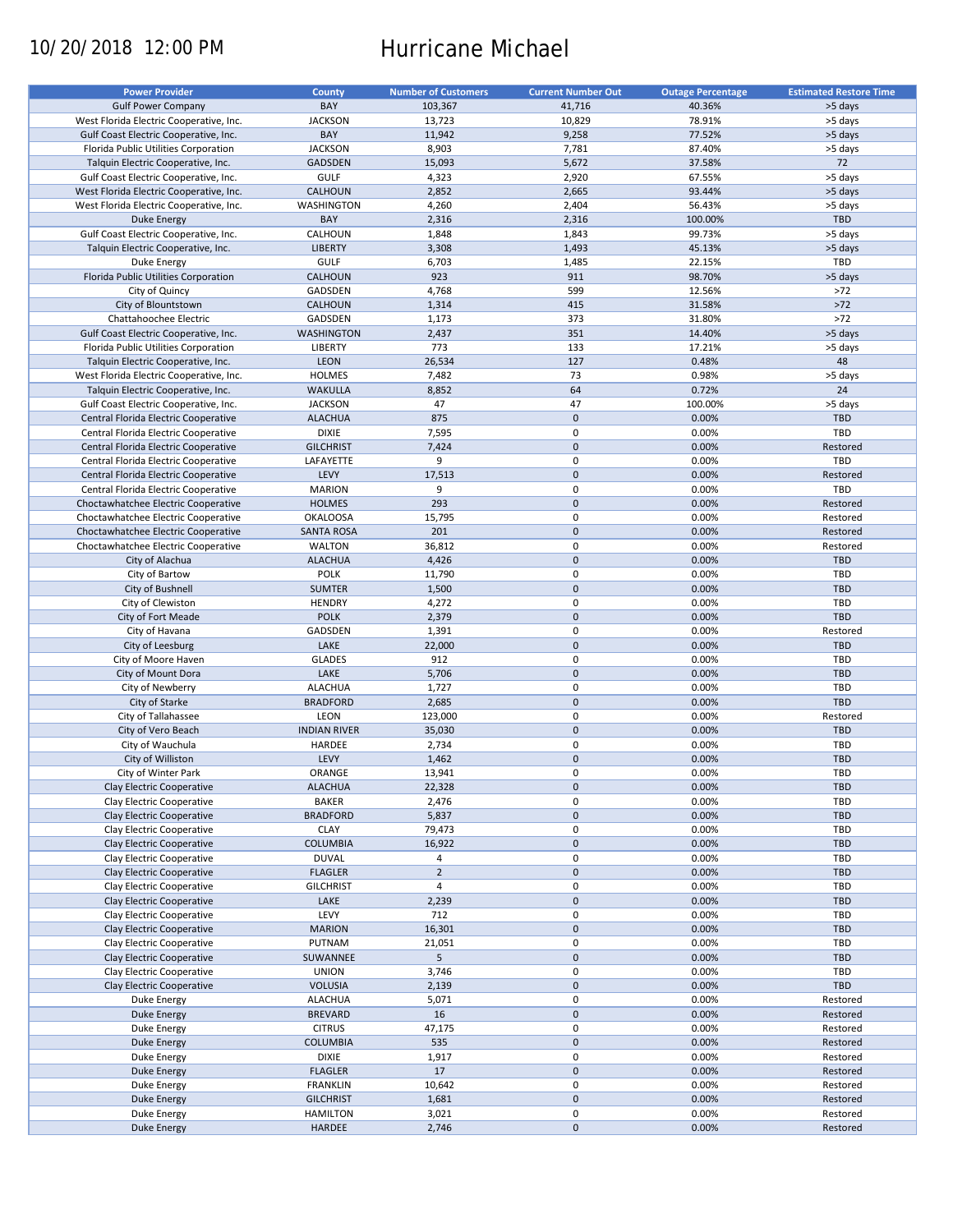### 10/20/2018 12:00 PM Hurricane Michael

| Duke Energy                                        | <b>HERNANDO</b>     | 11,823         | $\mathbf 0$ | 0.00% | Restored   |
|----------------------------------------------------|---------------------|----------------|-------------|-------|------------|
| Duke Energy                                        | <b>HIGHLANDS</b>    | 54,128         | $\mathbf 0$ | 0.00% | Restored   |
|                                                    | HILLSBOROUGH        | 24             | 0           |       |            |
| Duke Energy                                        |                     |                |             | 0.00% | Restored   |
| <b>Duke Energy</b>                                 | <b>JEFFERSON</b>    | 4,829          | $\mathbf 0$ | 0.00% | Restored   |
| Duke Energy                                        | LAFAYETTE           | 880            | 0           | 0.00% | Restored   |
| <b>Duke Energy</b>                                 | LAKE                | 85,247         | $\mathbf 0$ | 0.00% | Restored   |
|                                                    |                     |                |             |       |            |
| Duke Energy                                        | LEON                | 66             | 0           | 0.00% | Restored   |
| <b>Duke Energy</b>                                 | LEVY                | 3,840          | $\mathbf 0$ | 0.00% | Restored   |
|                                                    |                     | 4,037          | $\mathbf 0$ | 0.00% | Restored   |
| Duke Energy                                        | <b>MADISON</b>      |                |             |       |            |
| Duke Energy                                        | <b>MARION</b>       | 66,784         | $\mathbf 0$ | 0.00% | Restored   |
| Duke Energy                                        | ORANGE              | 370,927        | $\mathbf 0$ | 0.00% | Restored   |
|                                                    |                     |                | $\pmb{0}$   |       |            |
| <b>Duke Energy</b>                                 | <b>OSCEOLA</b>      | 48,545         |             | 0.00% | Restored   |
| Duke Energy                                        | PASCO               | 140,774        | $\mathbf 0$ | 0.00% | Restored   |
| <b>Duke Energy</b>                                 | PINELLAS            | 526,150        | $\mathbf 0$ | 0.00% | Restored   |
|                                                    |                     |                | $\mathbf 0$ |       |            |
| Duke Energy                                        | <b>POLK</b>         | 103,167        |             | 0.00% | Restored   |
| <b>Duke Energy</b>                                 | SEMINOLE            | 154,215        | $\mathbf 0$ | 0.00% | Restored   |
| Duke Energy                                        | <b>SUMTER</b>       | 10,453         | $\pmb{0}$   | 0.00% | Restored   |
|                                                    |                     |                | $\mathbf 0$ |       |            |
| <b>Duke Energy</b>                                 | SUWANNEE            | 833            |             | 0.00% | Restored   |
| Duke Energy                                        | <b>TAYLOR</b>       | 6,261          | $\pmb{0}$   | 0.00% | Restored   |
| <b>Duke Energy</b>                                 | <b>VOLUSIA</b>      | 81,049         | $\mathbf 0$ | 0.00% | Restored   |
|                                                    |                     |                |             |       |            |
| Duke Energy                                        | WAKULLA             | 7,063          | $\pmb{0}$   | 0.00% | Restored   |
| Escambia River Electric Cooperative, Inc.          | <b>ESCAMBIA</b>     | 3,452          | $\pmb{0}$   | 0.00% | TBD        |
| Escambia River Electric Cooperative, Inc.          | <b>SANTA ROSA</b>   | 7,544          | 0           | 0.00% | <b>TBD</b> |
|                                                    |                     |                |             |       |            |
| Florida Keys Electric Cooperative                  | <b>MONROE</b>       | 31,941         | $\mathbf 0$ | 0.00% | TBD        |
| Florida Power and Light Company                    | <b>ALACHUA</b>      | 1,245          | 0           | 0.00% | TBD        |
|                                                    |                     |                |             |       | <b>TBD</b> |
| Florida Power and Light Company                    | <b>BAKER</b>        | 5,516          | $\pmb{0}$   | 0.00% |            |
| Florida Power and Light Company                    | <b>BRADFORD</b>     | 4,070          | $\mathbf 0$ | 0.00% | TBD        |
| Florida Power and Light Company                    | <b>BREVARD</b>      | 312,828        | $\pmb{0}$   | 0.00% | <b>TBD</b> |
|                                                    |                     |                |             |       |            |
| Florida Power and Light Company                    | <b>BROWARD</b>      | 939,530        | $\pmb{0}$   | 0.00% | TBD        |
| Florida Power and Light Company                    | <b>CHARLOTTE</b>    | 116,579        | $\mathbf 0$ | 0.00% | <b>TBD</b> |
| Florida Power and Light Company                    | <b>CLAY</b>         | 910            | 0           | 0.00% | TBD        |
|                                                    |                     |                |             |       |            |
| Florida Power and Light Company                    | <b>COLLIER</b>      | 215,499        | $\mathbf 0$ | 0.00% | <b>TBD</b> |
| Florida Power and Light Company                    | COLUMBIA            | 14,144         | $\pmb{0}$   | 0.00% | TBD        |
| Florida Power and Light Company                    | <b>DESOTO</b>       | 16,855         | $\pmb{0}$   | 0.00% | <b>TBD</b> |
|                                                    |                     |                |             |       |            |
| Florida Power and Light Company                    | <b>DUVAL</b>        | 9              | $\pmb{0}$   | 0.00% | TBD        |
| Florida Power and Light Company                    | <b>FLAGLER</b>      | 59,608         | $\pmb{0}$   | 0.00% | <b>TBD</b> |
|                                                    |                     |                |             |       |            |
| Florida Power and Light Company                    | <b>GLADES</b>       | 3,508          | $\pmb{0}$   | 0.00% | TBD        |
| Florida Power and Light Company                    | HARDEE              | 33             | $\mathbf 0$ | 0.00% | <b>TBD</b> |
| Florida Power and Light Company                    | <b>HENDRY</b>       | 9,892          | $\pmb{0}$   | 0.00% | TBD        |
|                                                    |                     |                |             |       |            |
| Florida Power and Light Company                    | <b>HIGHLANDS</b>    | 519            | $\pmb{0}$   | 0.00% | <b>TBD</b> |
| Florida Power and Light Company                    | <b>INDIAN RIVER</b> | 57,796         | $\pmb{0}$   | 0.00% | TBD        |
|                                                    | LEE                 | 266,497        | $\mathbf 0$ | 0.00% | <b>TBD</b> |
| Florida Power and Light Company                    |                     |                |             |       |            |
| Florida Power and Light Company                    | MANATEE             | 188,203        | 0           | 0.00% | <b>TBD</b> |
| Florida Power and Light Company                    | <b>MARTIN</b>       | 94,739         | $\mathbf 0$ | 0.00% | <b>TBD</b> |
|                                                    |                     |                |             |       |            |
| Florida Power and Light Company                    | MIAMI-DADE          | 1,138,406      | $\mathbf 0$ | 0.00% | <b>TBD</b> |
| Florida Power and Light Company                    | <b>MONROE</b>       | 94             | $\mathbf 0$ | 0.00% | <b>TBD</b> |
| Florida Power and Light Company                    | NASSAU              | 22,701         | 0           | 0.00% | <b>TBD</b> |
|                                                    |                     |                |             |       |            |
| Florida Power and Light Company                    | OKEECHOBEE          | 20,142         | $\mathbf 0$ | 0.00% | <b>TBD</b> |
| Florida Power and Light Company                    | ORANGE              | 3              | $\mathbf 0$ | 0.00% | TBD        |
| Florida Power and Light Company                    | <b>OSCEOLA</b>      | $\overline{3}$ | $\pmb{0}$   | 0.00% | <b>TBD</b> |
|                                                    |                     |                |             |       |            |
| Florida Power and Light Company                    | PALM BEACH          | 750,041        | 0           | 0.00% | TBD        |
| Florida Power and Light Company                    | PUTNAM              | 20,144         | $\pmb{0}$   | 0.00% | TBD        |
|                                                    |                     |                | 0           |       |            |
| Florida Power and Light Company                    | SARASOTA            | 270,158        |             | 0.00% | TBD        |
| Florida Power and Light Company                    | SEMINOLE            | 55,586         | $\mathbf 0$ | 0.00% | <b>TBD</b> |
| Florida Power and Light Company                    | ST. JOHNS           | 91,015         | 0           | 0.00% | TBD        |
|                                                    |                     |                |             |       |            |
| Florida Power and Light Company                    | ST. LUCIE           | 129,369        | $\mathbf 0$ | 0.00% | <b>TBD</b> |
| Florida Power and Light Company                    | SUWANNEE            | 5,025          | 0           | 0.00% | TBD        |
| Florida Power and Light Company                    | <b>UNION</b>        | 1,637          | $\pmb{0}$   | 0.00% | <b>TBD</b> |
|                                                    |                     |                |             |       |            |
| Florida Power and Light Company                    | VOLUSIA             | 179,598        | 0           | 0.00% | TBD        |
| Florida Public Utilities Corporation               | NASSAU              | 15,989         | $\pmb{0}$   | 0.00% | Restored   |
|                                                    |                     |                |             |       | TBD        |
| Fort Pierce Utilities Authority                    | ST. LUCIE           | 27,630         | 0           | 0.00% |            |
| Gainesville (Gainesville Regional Utilities - GRU) | <b>ALACHUA</b>      | 94,473         | $\pmb{0}$   | 0.00% | <b>TBD</b> |
| Glades Electric Cooperative, Inc.                  | <b>GLADES</b>       | 3,015          | $\pmb{0}$   | 0.00% | TBD        |
|                                                    |                     |                |             |       |            |
| Glades Electric Cooperative, Inc.                  | <b>HARDEE</b>       | $\mathbf 0$    | $\pmb{0}$   |       | TBD        |
| Glades Electric Cooperative, Inc.                  | <b>HENDRY</b>       | 3,530          | $\pmb{0}$   | 0.00% | TBD        |
| Glades Electric Cooperative, Inc.                  | <b>HIGHLANDS</b>    | 7,321          | $\mathbf 0$ | 0.00% | <b>TBD</b> |
|                                                    |                     |                |             |       |            |
| Glades Electric Cooperative, Inc.                  | OKEECHOBEE          | 2,278          | 0           | 0.00% | TBD        |
| Green Cove Springs Electric                        | <b>CLAY</b>         | 3,889          | $\pmb{0}$   | 0.00% | <b>TBD</b> |
| Gulf Coast Electric Cooperative, Inc.              | WALTON              | 100            | 0           | 0.00% | TBD        |
|                                                    |                     |                |             |       |            |
| <b>Gulf Power Company</b>                          | <b>ESCAMBIA</b>     | 152,984        | $\pmb{0}$   | 0.00% | Restored   |
| <b>Gulf Power Company</b>                          | HOLMES              | 2,572          | 0           | 0.00% | Restored   |
|                                                    |                     |                |             |       |            |
| <b>Gulf Power Company</b>                          | <b>JACKSON</b>      | 1,375          | $\pmb{0}$   | 0.00% | Restored   |
| <b>Gulf Power Company</b>                          | <b>OKALOOSA</b>     | 94,172         | 0           | 0.00% | Restored   |
| <b>Gulf Power Company</b>                          | <b>SANTA ROSA</b>   | 72,563         | $\pmb{0}$   | 0.00% | Restored   |
|                                                    |                     |                |             |       |            |